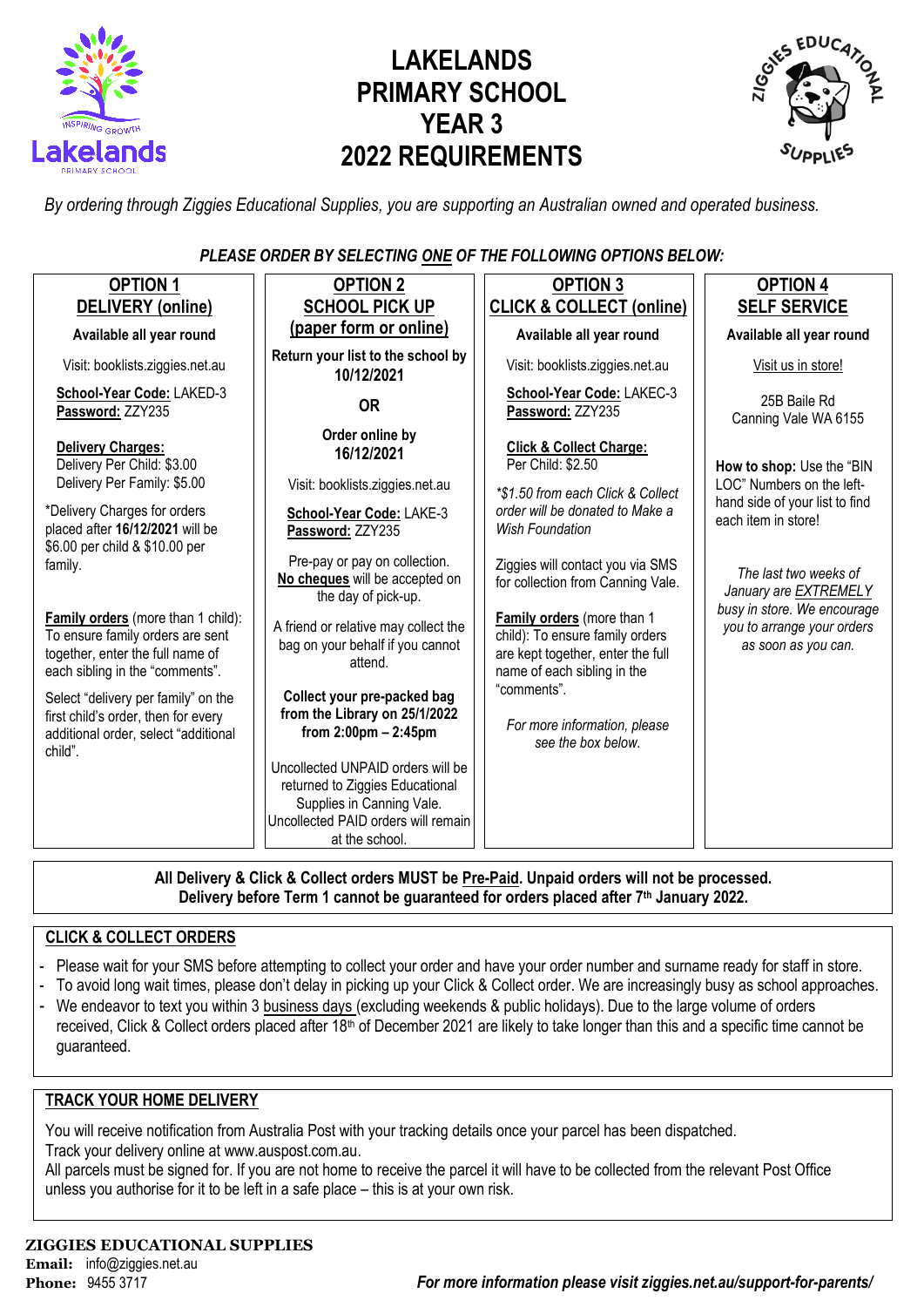

## **MISSING ITEMS**

Please ensure that you open your parcel and check your order as soon as you receive it. If you have any items missing from your pack that are not listed as being on back order, PLEASE NOTIFY US WITHIN 14 DAYS OF RECEIVING your order by emailing info@ziggies.net.au.

#### *Any claims made after this date will not be accepted.*

### **REFUNDS**

- Refunds will be granted for textbooks/workbooks on your Requirements List that are in **PERFECT** condition up to the **14th February 2022** or **14 days from date of purchase** (whichever is the latter). PERFECT condition = still wrapped in packaging, no name written on, no bent corners, no book covering.
- **NO REFUNDS WILL BE GIVEN FOR DIGITAL PRODUCTS.**
- Ziggies will gladly refund or exchange any items deemed faulty from the manufacturer.
- **NO REFUNDS WILL BE ISSUED FOR ITEMS MARKED WITH A #, THESE ITEMS ARE FIRM SALE.**

**Please note: A refund or exchange cannot be given if the receipt is not presented.**

| <b>Store Trading Hours:</b>                                                                                                                                                                                                                   |                                                                                                                                                                          | <b>Store locations:</b>                                                                                                                                                                                                                                                   |  |  |
|-----------------------------------------------------------------------------------------------------------------------------------------------------------------------------------------------------------------------------------------------|--------------------------------------------------------------------------------------------------------------------------------------------------------------------------|---------------------------------------------------------------------------------------------------------------------------------------------------------------------------------------------------------------------------------------------------------------------------|--|--|
| Mon – Fri                                                                                                                                                                                                                                     | $9:00$ am $-5:00$ pm                                                                                                                                                     | 25B Baile Rd<br>$\mathbf{A}$<br>Canning Vale WA 6155                                                                                                                                                                                                                      |  |  |
| Saturday                                                                                                                                                                                                                                      | $9:00$ am $-1:00$ pm                                                                                                                                                     |                                                                                                                                                                                                                                                                           |  |  |
| <b>Extended hours:</b><br>Sat $8th$ Jan<br>Sat 15 <sup>th</sup> Jan<br>Sat 22 <sup>nd</sup> Jan<br>Thurs 27 <sup>th</sup> Jan<br>Fri 28 <sup>th</sup> Jan<br>Sat 29 <sup>th</sup> Jan<br>Sun 30 <sup>th</sup> Jan<br>Mon 31 <sup>st</sup> Jan | $9:00$ am $-3:00$ pm<br>$9:00am - 3:00pm$<br>$9:00am - 5:00pm$<br>$8:00am - 6:00pm$<br>$8:00am - 6:00pm$<br>$9:00am - 5:00pm$<br>$11:00am - 4:00pm$<br>$8:00am - 6:00pm$ | <b>Parking:</b> Please be aware that there is limited parking in the<br>last two weeks of January. Please be respectful of<br>neighbouring businesses.<br>To avoid parking issues, we strongly encourage you to visit<br>our store earlier or select the delivery option. |  |  |
| Sat 5 <sup>th</sup> Feb                                                                                                                                                                                                                       | $9:00$ am $-3:00$ pm                                                                                                                                                     |                                                                                                                                                                                                                                                                           |  |  |
| * Christmas Eve (24th Dec) 9:00am-3:00pm<br>* Closed all public holidays (i.e. Christmas Day,<br>Boxing Day, New Year's Day, Australia Day etc.)                                                                                              |                                                                                                                                                                          |                                                                                                                                                                                                                                                                           |  |  |

#### **Covid-19**

Due to the current situation with Covid-19, we will be monitoring and restricting (if necessary) the number of customers in store for the safety of our customers and staff. If you are visiting our stores in the last 2 weeks of January, please be aware that you may need to wait in line to enter our stores for self-service, so please limit the number of family members you bring with you. We highly recommend that you visit before this time. All customers will be required to sign in using the Safe WA App or the manual register.

#### **Plastic Bags**

We encourage you to bring re-usable bags into store if doing self-service. Re-usable plastic and fabric bags will be available to purchase if required.

#### **Parents to Supply**

- 1 x Drink Bottle (Labelled)
- 1 x School Hat (Labelled)
- 1 x School Bag (Labelled)
- 1 x Library Bag with handle -Students may have this item from last year
- 1 x Headphones with volume control Students may have this item from last year
- 1 x Desktop Calculator Students may have this item from last year
- 1 x Visual Art Diary A4 60 Leaf 110gsm Only required for new students

#### **ZIGGIES EDUCATIONAL SUPPLIES**

**Email:** info@ziggies.net.au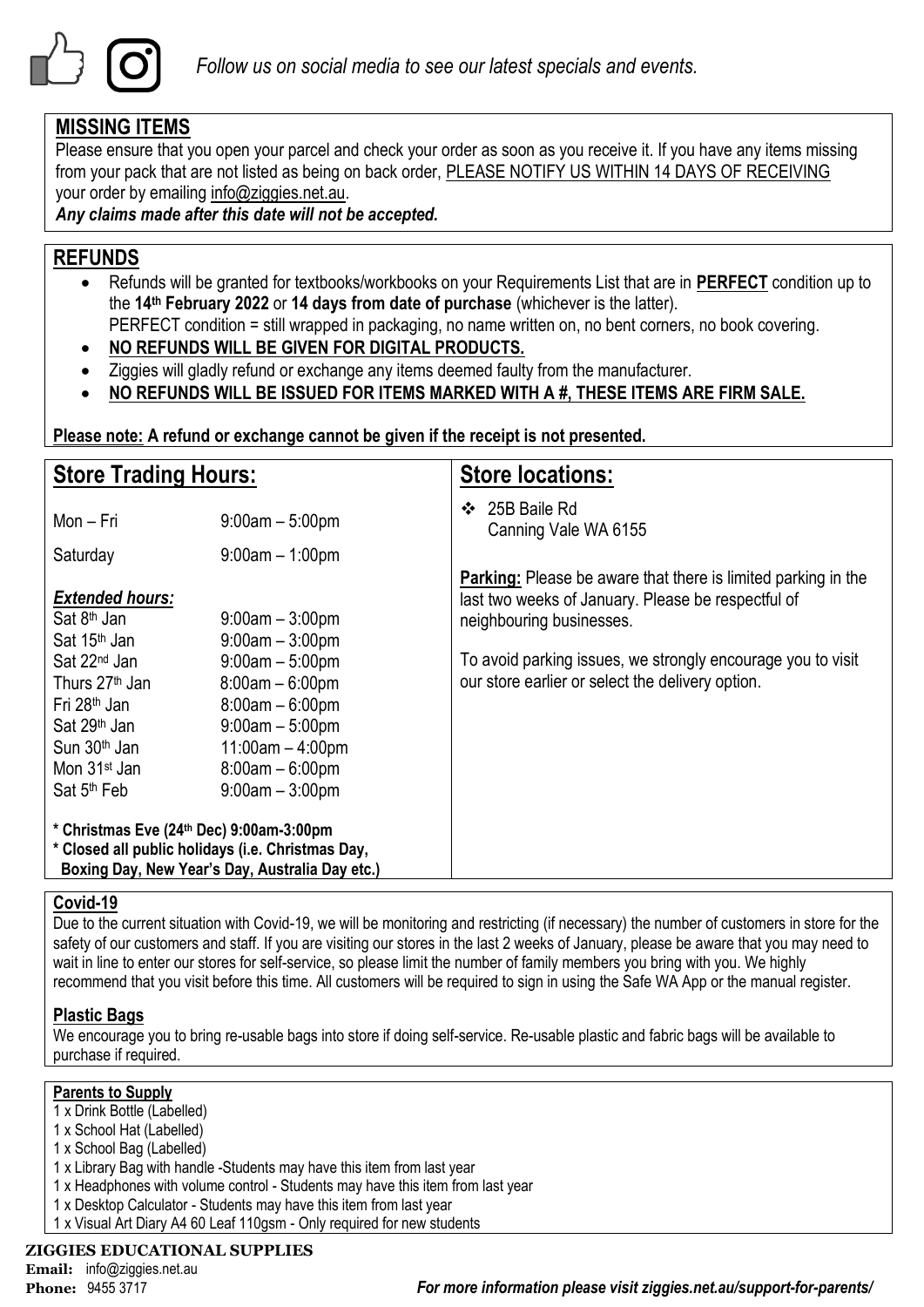## **LAKELANDS PRIMARY SCHOOL YEAR 3 2022**

**Student Name:** \_\_\_\_\_\_\_\_\_\_\_\_\_\_\_\_\_\_\_\_\_\_\_\_\_\_\_ **Parent Name: \_\_\_\_\_\_\_\_\_\_\_\_\_\_\_\_\_\_\_\_\_\_\_\_\_\_\_\_\_\_\_\_\_\_\_\_\_\_\_**

**Parent Contact #: Depictment Contact #: Email Contact: Email Contact: Email Contact: Parent Contact: Parent Contact: Parent Contact: Parent Contact: Parent Contact: Parent Contact: Parent Contact:**

#### *PLEASE TICK THE ITEMS YOU WISH TO PURCHASE*

| <b>BIN LOC</b>                                                                                                                                                                                           | <b>ITEM</b>                                                                                                                                 |  |                | <b>QTY PRICE EA</b> | <b>TOTAL</b> |  |  |
|----------------------------------------------------------------------------------------------------------------------------------------------------------------------------------------------------------|---------------------------------------------------------------------------------------------------------------------------------------------|--|----------------|---------------------|--------------|--|--|
|                                                                                                                                                                                                          | PERSONAL ITEMS FOR STUDENT USE                                                                                                              |  |                |                     |              |  |  |
| 0098                                                                                                                                                                                                     | Clipfolder A4 PE Black                                                                                                                      |  | $\mathbf{1}$   | \$3.30              | \$3.30       |  |  |
| 0130                                                                                                                                                                                                     | Display Book A4 20 Inserts Black                                                                                                            |  | $\mathbf 1$    | \$1.55              | \$1.55       |  |  |
| 0169                                                                                                                                                                                                     | Document Wallet A4 With Button Blue                                                                                                         |  | $\overline{2}$ | \$1.10              | \$2.20       |  |  |
| 0196                                                                                                                                                                                                     | Eraser Large Vinyl                                                                                                                          |  | 3              | \$0.45              | \$1.35       |  |  |
| 0240                                                                                                                                                                                                     | Exercise Book Olympic A4 96 Page 14mm Dotted Thirds                                                                                         |  | $\overline{7}$ | \$1.20              | \$8.40       |  |  |
| 0289                                                                                                                                                                                                     | # Highlighter Maped Yellow                                                                                                                  |  | 1              | \$1.15              | \$1.15       |  |  |
| 0319                                                                                                                                                                                                     | # Marker Connector Pens Faber 12                                                                                                            |  | $\mathbf{1}$   | \$5.10              | \$5.10       |  |  |
| 0369                                                                                                                                                                                                     | # Marker Whiteboard Staedtler Lumocolor 351 Bullet Wallet 4                                                                                 |  | 1              | \$8.40              | \$8.40       |  |  |
| 0413                                                                                                                                                                                                     | # Pen Sharpie 1.0mm Black<br>(For Art)                                                                                                      |  | $\overline{2}$ | \$2.35              | \$4.70       |  |  |
| 0414                                                                                                                                                                                                     | Pencil Case Jumbo Tartan 2 Zip 375x264mm                                                                                                    |  | 1              | \$3.35              | \$3.35       |  |  |
| 0420                                                                                                                                                                                                     | Pencil Coloured Columbia 12                                                                                                                 |  | $\mathbf{1}$   | \$2.35              | \$2.35       |  |  |
| 0443                                                                                                                                                                                                     | <b>Pencil Staedtler Tradition HB</b>                                                                                                        |  | 10             | \$0.50              | \$5.00       |  |  |
| 0467                                                                                                                                                                                                     | Pencil Sharpener Double Metal                                                                                                               |  | $\mathbf{1}$   | \$0.70              | \$0.70       |  |  |
| 0475                                                                                                                                                                                                     | <b>Pencil Standard Red Check</b>                                                                                                            |  | 5              | \$0.45              | \$2.25       |  |  |
| 0506                                                                                                                                                                                                     | Ruler Wooden 30cm                                                                                                                           |  | $\mathbf{1}$   | \$0.65              | \$0.65       |  |  |
| 0511                                                                                                                                                                                                     | Scissors Maped School 210mm                                                                                                                 |  | $\mathbf{1}$   | \$2.25              | \$2.25       |  |  |
|                                                                                                                                                                                                          | If your child is left handed, please select the scissors below                                                                              |  |                |                     |              |  |  |
| 0517                                                                                                                                                                                                     | Scissors Celco 165mm Left Handed Green Handle                                                                                               |  | $\pmb{0}$      | \$1.80              | \$0.00       |  |  |
| 0524                                                                                                                                                                                                     | Scrap Book Jungle 335x240mm 64 Page<br>(1 for Science)                                                                                      |  | $6\phantom{1}$ | \$1.25              | \$7.50       |  |  |
| 0552                                                                                                                                                                                                     | Tissues Facial 200 Sheets 2 PLY (supplied in bulk to school)                                                                                |  | 1              | \$2.15              | \$2.15       |  |  |
|                                                                                                                                                                                                          | (Optional purchase or can supply from home)                                                                                                 |  |                |                     |              |  |  |
| 1063*                                                                                                                                                                                                    | # Glue Bostik Clear 35gm                                                                                                                    |  | 4              | \$2.95              | \$11.80      |  |  |
| $1111*$                                                                                                                                                                                                  | # Marker Permanent Sharpie Ultra Fine 0.3mm Black                                                                                           |  | $\mathbf{1}$   | \$2.45              | \$2.45       |  |  |
| 1285*                                                                                                                                                                                                    | # Canvas Board 11x14 Clean Slate                                                                                                            |  | 1              | \$4.95              | \$4.95       |  |  |
|                                                                                                                                                                                                          | <b>SUBTOTAL</b>                                                                                                                             |  |                |                     | \$81.55      |  |  |
| PLEASE TICK IF ALL OF THE ITEMS ABOVE TO BE PURCHASED<br><b>VOLUNTARY CONTRIBUTIONS</b><br>\$54.00<br>$\mathsf C$<br>Lakelands Primary School Voluntary Contribution Per Child<br>\$54.00<br>$\mathbf 1$ |                                                                                                                                             |  |                |                     |              |  |  |
|                                                                                                                                                                                                          |                                                                                                                                             |  |                |                     |              |  |  |
|                                                                                                                                                                                                          | <b>PARENTS TO SUPPLY</b><br><b>GRAND TOTAL: \$</b><br>1 x Drink Bottle (Labelled)<br>1 x School Hat (Labelled)<br>1 x School Bag (Labelled) |  |                |                     |              |  |  |

1 x Library Bag with handle -Students may have this item from last year

1 x Headphones with volume control - Students may have this item from last year

1 x Desktop Calculator - Students may have this item from last year

1 x Visual Art Diary A4 60 Leaf 110gsm - Only required for new students

#### **ADDITIONAL NOTES**

We have maintained the low cost of the personal use items for 2021 however Teachers' may ask for items to be replaced as required during the year.

For example, pens, pencils or erasers.